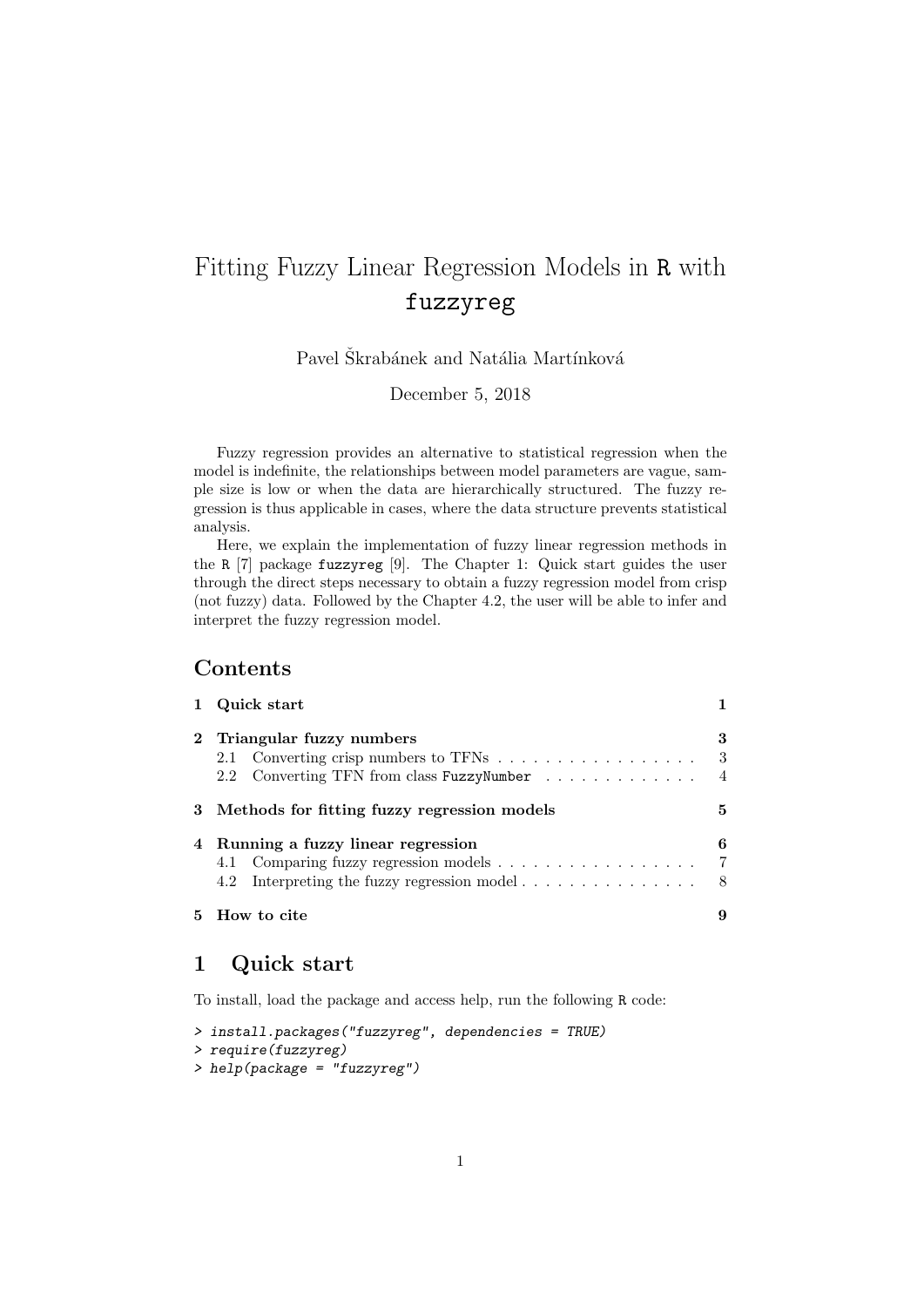Next, load the example data and run the fuzzy linear regression using a wrapper function fuzzylm that simulates the established functionality of other regression functions and uses the formula and data arguments:

> data(fuzzydat)  $> f = fuzzylm(y \text{ x}, data = fuzzydata)$ 

The result shows the coefficients of the fuzzy linear regression in form of nonsymmetric triangular fuzzy numbers.

```
> print(f)
```
Fuzzy linear model using the PLRLS method

Call: fuzzylm(formula =  $y$   $x$ , data = fuzzydat\$lee)

Coefficients in form of non-symmetric triangular fuzzy numbers:

|                       |          |           | center left.spread right.spread |
|-----------------------|----------|-----------|---------------------------------|
| (Intercept) 17.761911 |          | 0.7619108 | 2.7380892                       |
| х                     | 2.746428 | 1.2464280 | 0.4202387                       |

We can next plot the regression fit, using shading to indicate the degree of membership of the model predictions.

 $> plot(f, res = 20, col = "lightblue", main = "PLRLS")$ 



**PLRLS**

Figure 1: Fuzzy linear regression using the PLRLS method [5].

Shading visualizes the degree of membership to the triangular fuzzy number (TFN) with a gradient from lightblue to white, indicating the decrease of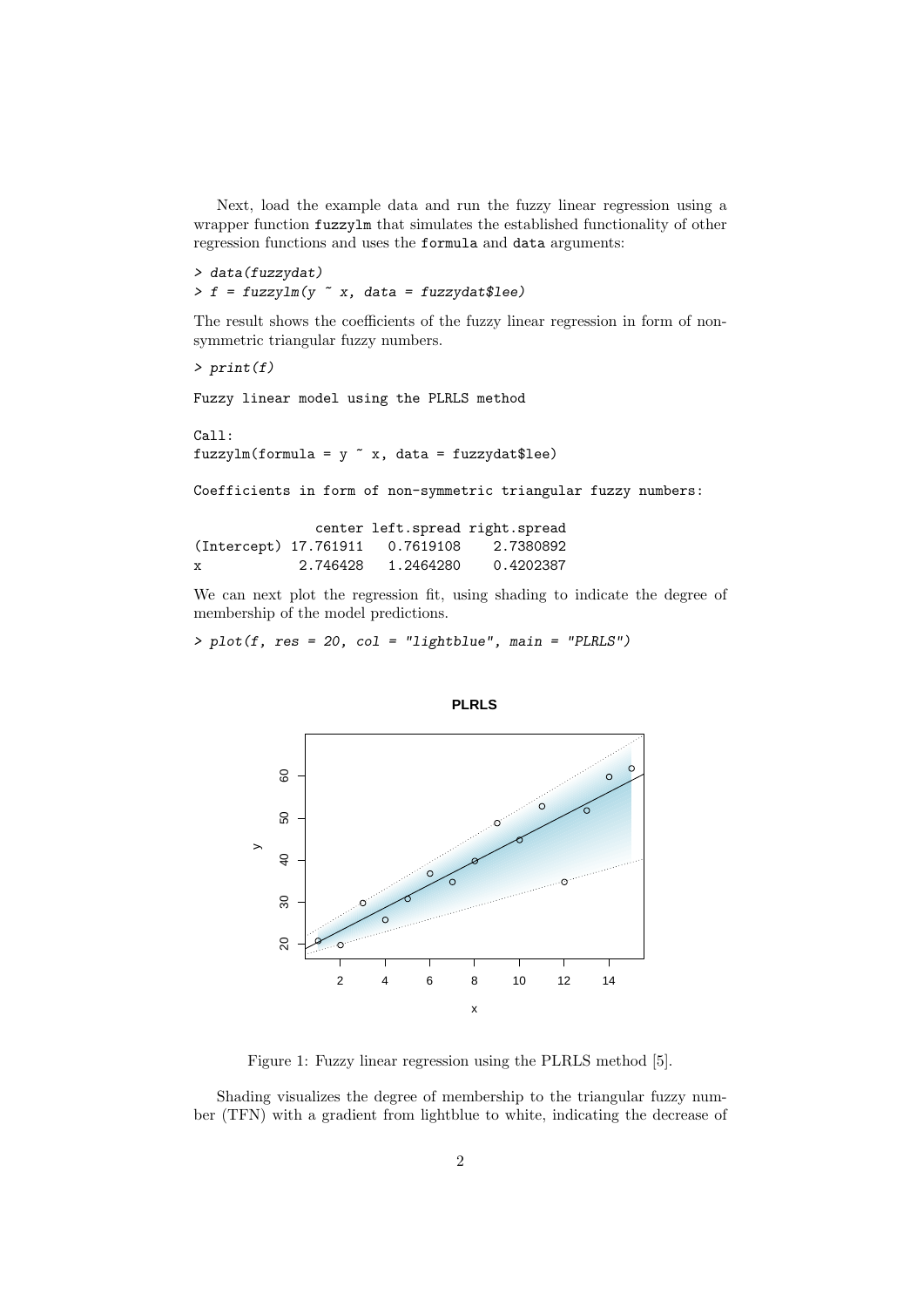the degree of membership from 1 to 0. The central tendency (thick line) in combination with the left and the right spreads determine a support interval (dotted lines) of possible values, i.e. values with non-zero membership degrees, of model predictions. The left and the right spreads determine the lower and upper boundary of the interval, respectively, where the degree of membership equals to 0. We can display the model with the summary function.

```
> summary(f)
```
Central tendency of the fuzzy regression model:  $y = 17.7619 + 2.7464 * x$ 

Lower boundary of the model support interval:  $y = 17 + 1.5 * x$ 

Upper boundary of the model support interval:  $y = 18.5238 + 3.9928 * x$ 

# 2 Triangular fuzzy numbers

The package FuzzyNumbers [2] provides an excellent introduction into fuzzy numbers and offers a great flexibility in designing the fuzzy numbers. Here, we implement a special case of fuzzy numbers, the triangular fuzzy numbers.

A fuzzy real number  $A$  is a fuzzy set defined on the set of real numbers. Each real value number x belongs to the fuzzy set A, with a degree of membership that can range from  $0$  to 1. The degrees of membership of  $x$  are defined by the membership function  $\mu_{\tilde{A}}(x) : x \to [0,1]$ , where  $\mu_{\tilde{A}}(x^*) = 0$  means that the value of  $x^*$  is not included in the fuzzy number  $\tilde{A}$  while  $\mu_{\tilde{A}}(x^*)=1$  means that  $x^*$  is positively comprehended in  $\tilde{A}$  (Figure 2).

In FuzzyNumbers, the fuzzy number is defined using side functions. In fuzzyreg, we simplify the input of the TFNs as a vector of length 3. The first element of the vector specifies the central value  $x_c$ , where the degree of membership is equal to 1,  $\mu(x_c) = 1$ . The second element is the left spread, which is the distance from the central value to a value  $x_l$  where  $\mu(x_l) = 0$  and  $x_l < x_c$ . The left spread is thus equal to  $x_c - x_l$ . The third element of the TFN is the right spread, i.e. the distance from the central value to a value  $x_r$  where  $\mu(x_r) = 0$  and  $x_r > x_c$ . The right spread is equal to  $x_r - x_c$ . The central value  $x_c$  of the TFN is its core, and the interval  $(x_l, x_r)$  is the support of the TFN.

The crisp number  $a = 0.5$  can be written as a TFN A with spreads equal to 0 (Figure 2):

 $> A = c(0.5, 0, 0)$ 

The non-symmetric TFN B and the symmetric TFN C are then:

 $> B = c(1.5, 0.8, 0.4)$  $> C = c(2.5, 0.5, 0.5)$ 

#### 2.1 Converting crisp numbers to TFNs

When the collected data do not contain spreads, we can directly apply the PLRLS method to model the relationship between the variables in the fuzzy set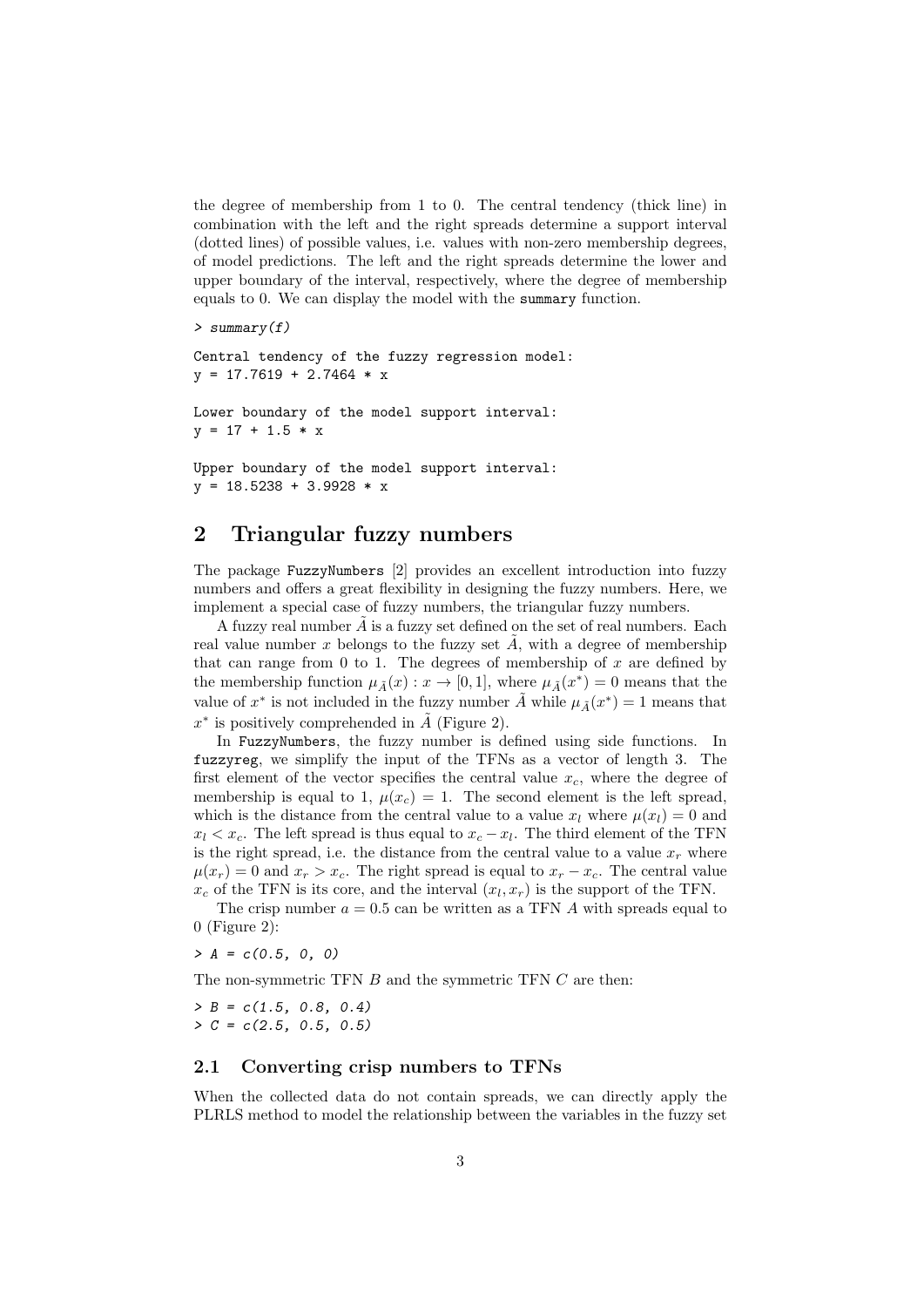

Figure 2: Triangular fuzzy numbers.

framework (Chapter 1: Quick start). For other methods, the spreads must be imputed.

- The TFN might have spreads equal to 0 as shown for A in Figure 2.
- Small random spreads might be generated, e.g. using abs(runif(n)  $*$ 1e-6), where n is the number of the observations.
- Spreads might represent a known measurement error of the device used to collect the data.
- Spreads might be calculated as a statistic from the data.

Note that the spreads must always be equal to or greater than zero.

#### 2.2 Converting TFN from class FuzzyNumber

The conversion from an object of the class FuzzyNumber to TFN used in fuzzyreg requires adjusting the core and the support values of the FuzzyNumber object to the central value and the spreads. For example, let's define a trapezoidal fuzzy number  $B_1$  that is identical with TFN  $B$  displayed in Figure 2, but that is an object of class FuzzyNumber.

```
> require(FuzzyNumbers)
> B1 = FuzzyNumber(0.7, 1.5, 1.5, 1.9,
+ left = function(x) x,
+ right = function(x) 1 - x,
+ lower = function(a) a,
+ upper = function(a) 1 - a)
> B1
Fuzzy number with:
  support=[0.7,1.9],
    core=[1.5,1.5].
```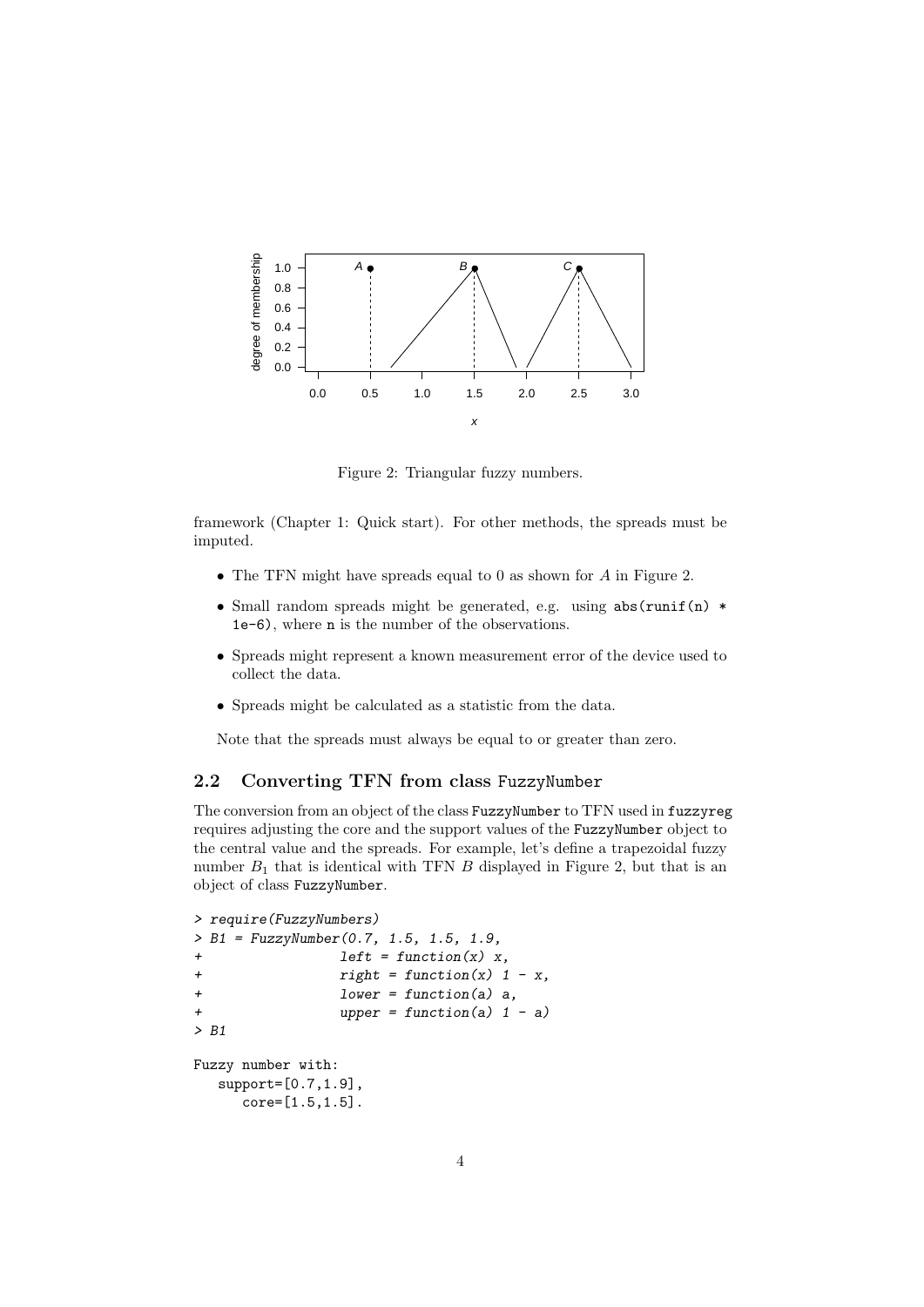The core of  $B_1$  will be equal to the central value of the TFN if the FuzzyNumber object is a TFN. However, the FuzzyNumbers package considers TFNs as a special case of trapezoidal fuzzy numbers. The core of  $B_1$  thus represents the interval, where  $\mu_{B_1}(x^*) = 1$ , and the support is the interval, where  $\mu_{B_1}(x^*) > 0$ . We can use these values to construct the TFN B.

 $> xc = core(B1)[1]$  $> 1 = xc - supp(B1)[1]$  $> r = supp(B1)[2] - xc$  $> c(xc, 1, r)$ 

[1] 1.5 0.8 0.4

When the trapezoidal fuzzy number has the core wider than one point, we need to approximate a TFN. The simplest method calculates the mean of the core as mean(core(B1)).

We can also defuzzify the fuzzy number and approximate the central value with the expectedValue() function. However, the expected value is a midpoint of the expected interval of a fuzzy number derived from integrating the side functions. The expected values will not have the degree of membership equal to 1 for non-symmetric fuzzy numbers. Constructing the mean of the core might be a more appropriate method to obtain the central value of the TFN for most applications.

Fuzzy numbers with non-linear side functions may have large support intervals, for which the above conversion algorithm might skew the TFN. The function trapezoidalApproximation() can first provide a suitable approximation of the fuzzy number with non-linear side functions, for which the core and the support values will suitably reflect the central value and the spreads used in fuzzyreg.

# 3 Methods for fitting fuzzy regression models

Methods implemented in fuzzyreg 0.4 fit fuzzy linear models (Table 1).

| Method       | m        | $\boldsymbol{x}$ |                 |         | Reference        |
|--------------|----------|------------------|-----------------|---------|------------------|
| <b>PLRLS</b> | $\infty$ | crisp            | crips           | nsTFN   | 5                |
| PLR.         | $\infty$ | crisp            | $\mathrm{sTFN}$ | sTFN    | $\left 8\right>$ |
| OPLR         | $\infty$ | crisp            | $\mathrm{sTFN}$ | sTFN    | $\vert 3 \vert$  |
| <b>FLS</b>   |          | crisp            | nsTFN           | nsTFN   |                  |
| MOFLR        |          | $c$ TFN          |                 | $c$ TFN | 6                |

Table 1: Methods for fitting fuzzy regression with **fuzzyreg.**  $m$  - number of allowed independent variables x; x, y,  $\hat{y}$  - type of expected number for independent, dependent variables and predictions; s - symmetric; ns - non-symmetric.

Methods that require symmetric TFNs handle input specifying one spread, but in methods expecting non-symmetric TFN input, both spreads must be defined even in cases when the data contain symmetric TFNs.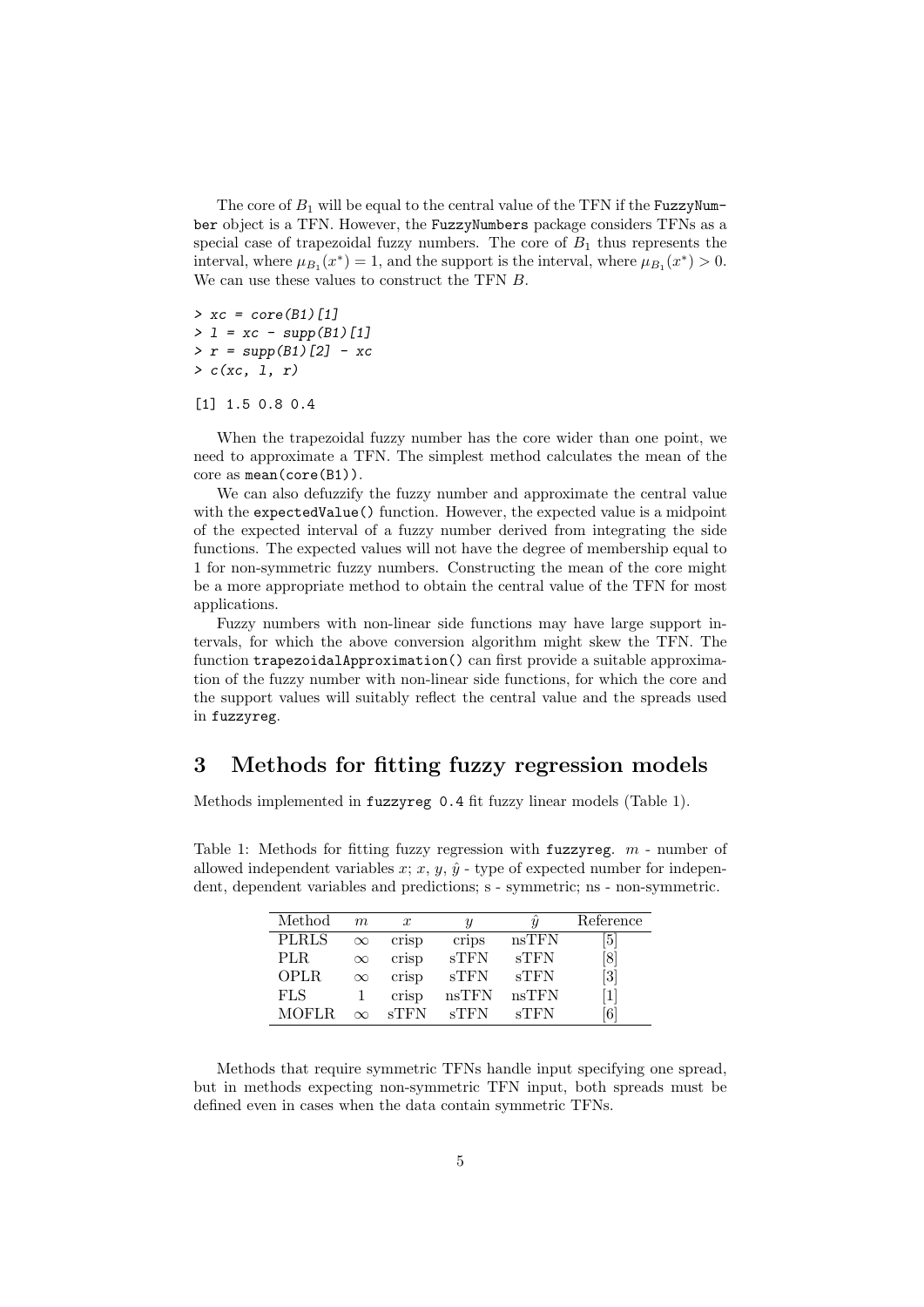A possibilistic linear regression (PLR) is a paradigm of whole family of possibilistic-based fuzzy estimators. It was proposed for crisp observations of the explanatory variables and symmetric fuzzy observations of the response variable. fuzzyreg uses the min problem implementation [8] that estimates the regression coefficients in such a way that the spreads for the model response are minimal needed to include all observed data. Consequently, the outliers in the data will increase spreads in the estimated coefficients.

The possibilistic linear regression combined with the least squares (PLRLS) method [5] fits the model prediction spreads and the central tendency with the possibilistic and the least squares approach, respectively. The input data represent crisp numbers and the model predicts the response in form of a nonsymmetric TFN. Local outliers in the data strongly influence the spreads, so a good practice is to remove them prior to the analysis.

The method by Hung and Yang [3] expands PLR [8] by adding an omission approach for detecting outliers (OPLR). We implemented a version that identifies a single outlier in the data located outside of the Tukey's fences. The input data include crisp explanatory variables and the response variable in form of a symmetric TFN.

Fuzzy least squares (FLS) method [1] supports a simple FLR for a nonsymmetric TFN explanatory as well as a response variable. This probabilisticbased method (FLS calculates the fuzzy regression coefficients using least squares) is relatively robust against outliers compared to the possibilistic-based methods.

A multi-objective fuzzy linear regression (MOFLR) method estimates the fuzzy regression coefficients with a possibilistic approach from symmetric TFN input data [6]. Given a specific weight, the method determines a trade-off between outlier penalization and data fitting that enables the user to fine-tune outlier handling in the analysis.

### 4 Running a fuzzy linear regression

The TFN definition used in fuzzyreg enables an easy setup of the regression model using the well-established syntax for regression analyses in R. The model is set up from a data.frame that contains all observations for the dependent variable and the independent variables. The data.frame must contain columns with the respective spreads for all variables that are TFNs.

The example data from Nasrabadi et al. [6] contain symmetric TFNs. The spreads for the independent variable  $x$  are in the column  $x1$  and all values are equal to 0. The spreads for the dependent variable  $y$  are in the column  $y_1$ .

#### > fuzzydat\$nas

|  | x xl | y yl           |  |
|--|------|----------------|--|
|  | 110  | 6.42.2         |  |
|  |      | 2 2 0 8.0 1.8  |  |
|  |      | 3 3 0 16.5 2.6 |  |
|  |      | 4 4 0 11.5 2.6 |  |
|  |      | 5 5 0 13.0 2.4 |  |
|  |      |                |  |

Note that the data contain only one column with spreads per variable. This is an accepted format for symmetric TFNs, because the values can be recycled for the left and right spreads.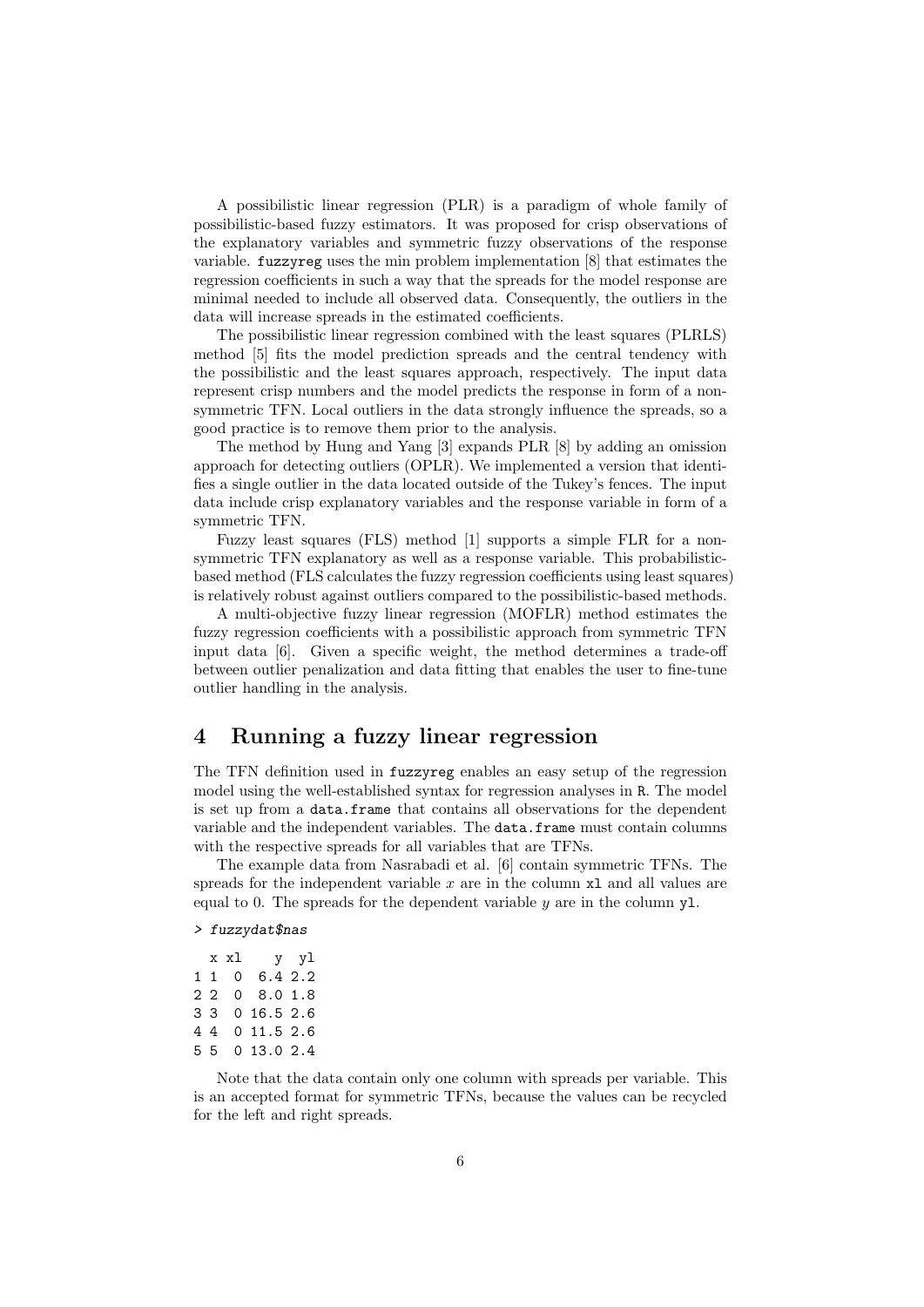The formula argument used to invoke a fuzzy regression with the fuzzylm() function will relate  $y \sim x$ . The columns x and y contain the central values of the variables. The spreads are not included in the formula. To calculate the fuzzy regression from TFNs, list the column names with the spreads as a character vector in the respective arguments of the fuzzylm function.

```
> f2 = fuzzyIm(formal) = y \times x, data = fuzzydat$nas,
+ fuzzy.left.x = "xl",
+ fuzzy.left.y = "yl", method = "moflr")
```
Calls to methods that analyse non-symmetric TFNs must include both arguments for the left and right spreads, respectively. The arguments specifying spreads for the dependent variable are fuzzy.left.y and fuzzy.right.y. However, if we wish to analyse symmetric TFNs using a method for nonsymmetric TFNs, both argumets might call the same column with the values for the spreads.

```
> f3 = fuzzylm(y \tilde{a} x, data = fuzzydat$nas,
+ fuzzy.left.y = "yl",
+ fuzzy.right.y = "yl", method = "fls")
```
As the spreads are included in the model using the column names, the function cannot check whether the provided information is correct. The issue gains importance when developing a multiple fuzzy regression model. The user must ascertain that the order of the column names for the spreads corresponds to the order of the variables in the formula argument.

The fuzzy regression models can be used to predict new data within the range of data used to infer the model with the predict function. The reason for disabling extrapolations from the fuzzy regression models lies in the nonnegligible risk that the support boundaries for the TFN might intersect the central tendency. The predicted TFNs outside of the range of data might not be defined. The predicted values will replace the original variable values in the fuzzylm data structure.

```
> pred2 = predict(f2)> pred2$y
   central value left spread right spread
[1,] 7.740002 8.32 8.32
[2,] 9.410001 8.80 8.80
[3,] 11.080000 9.28 9.28
[4,] 12.749999 9.76 9.76
[5,] 14.419999 10.24 10.24
```
#### 4.1 Comparing fuzzy regression models

The choice of the method to estimate the parameters of the fuzzy regression model is data-driven (Table 1). Following the application of the suitable methods, fuzzy regression models can be compared according to the sum of differences between membership values of the observed and predicted membership functions [4].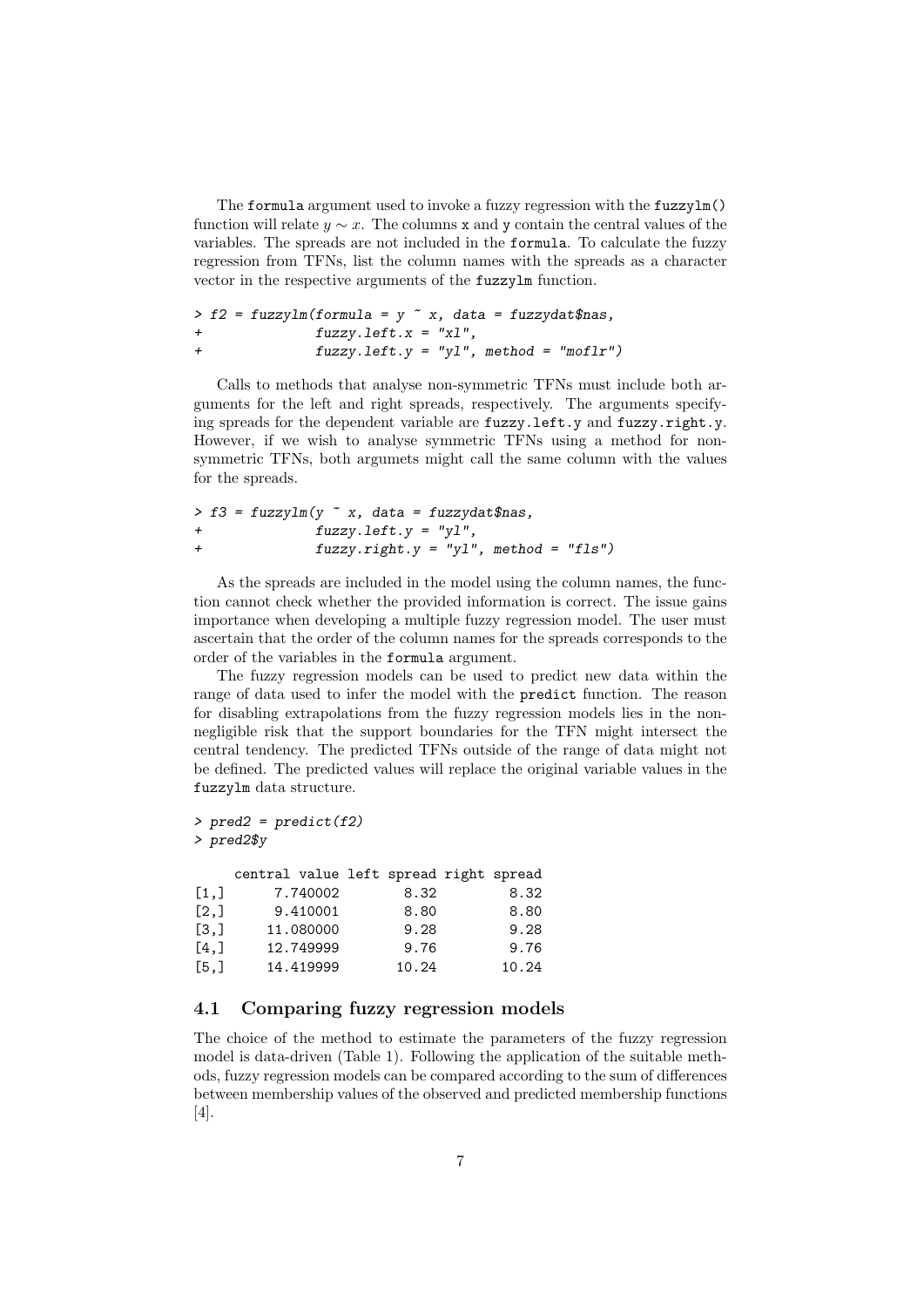In Figure 3, the points represent central values of the observations and whiskers indicate their spreads. The shaded area shows the model predictions with the degree of membership greater than zero. We can compare the models numerically using the total error of fit  $\sum E$  [4] with the TEF() function:



Figure 3: Comparison of fuzzy regression models fitted with the MOFLR and FLS methods. The FLS method has lower total error of fit  $\sum E$  and thus better reflects the observations.

 $>$  TEF(f2)

[1] 16.18616

 $>$  TEF(f3)

[1] 6.066592

Lower values of  $\sum E$  mean that the predicted TFNs fit better with the observed TFNs.

#### 4.2 Interpreting the fuzzy regression model

When comparing the fuzzy linear regression and a statistical linear regression models, we can observe that while the fuzzy linear regression shows something akin to a confidence interval, the interval differs from the confidence intervals derived from a statistical linear regression model (Figure 4).

The confidence interval from a statistical regression model shows the certainty that the modeled relationship fits within. We are 95% certain that the true relationship between the variables is as displayed.

On the other hand, the support of the fuzzy regression model prediction shows the range of possible values. The dependent variable can reach any value from the set, but the values more distant from the central tendency will have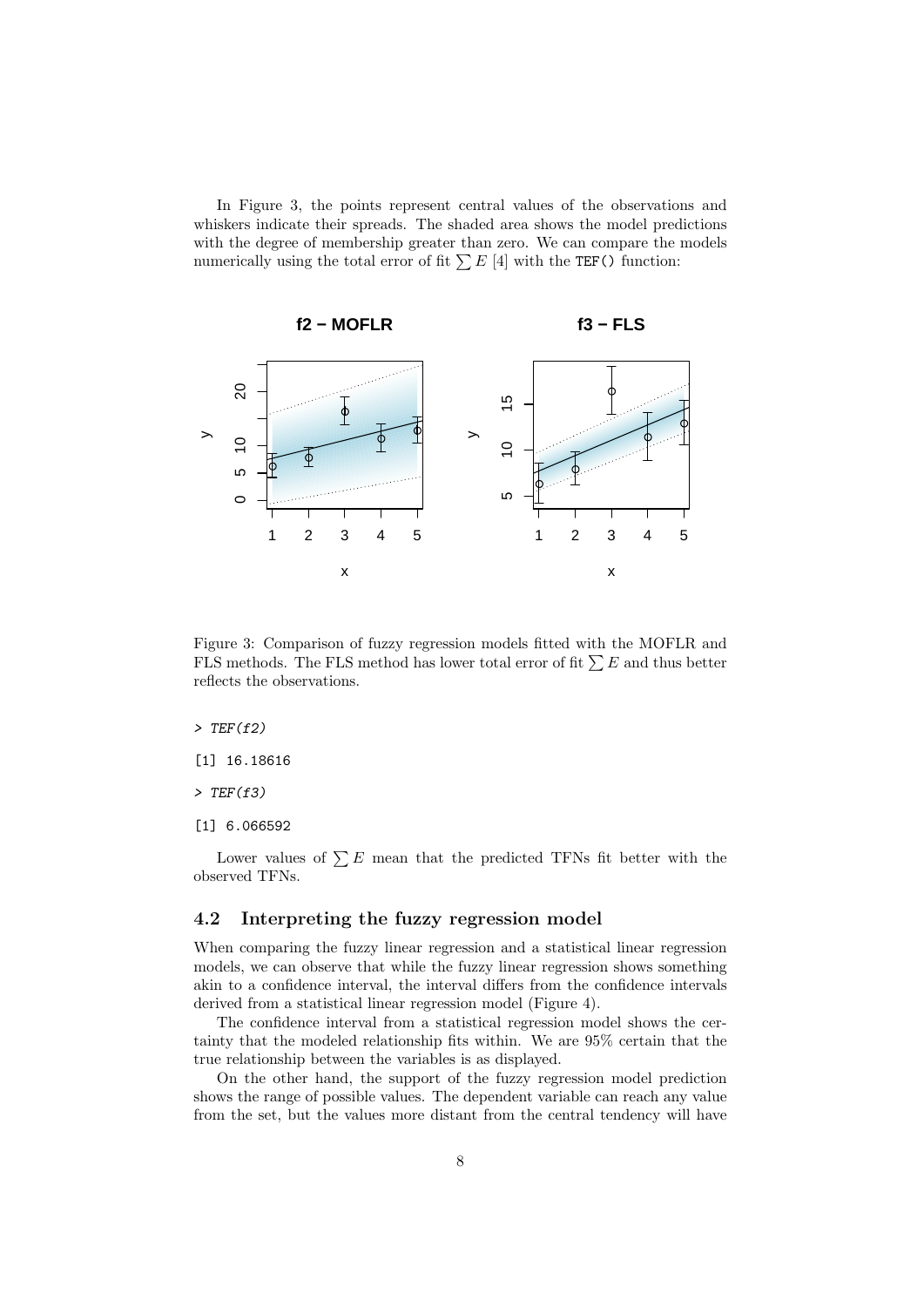

Figure 4: Fuzzy and statistical linear regression. Fuzzy regression displays the central value and the support boundaries determined by the left and right spread (PLRLS - left panel). Statistical least-squares regression shows the 95% confidence interval for the regression fit (LS - right panel).

smaller degree of membership. We can imagine the values closer to the boundaries as vaguely disappearing from the set as if they bleached out (gradient towards white in the fuzzy regression model plots).

# 5 How to cite

To cite fuzzyreg, include the reference to the software and the used method.

Škrabánek P. and Martínková N. 2018.  $fuzzyergr$ : Fuzzy Linear Regression. R package version 0.4. Available from: https://CRAN.Rproject.org/package=fuzzyreg.

The references for the specific methods are accessible through the method help, e.g. the default fuzzy linear regression method PLRLS:

> ?plrls

# References

- [1] P. Diamond. Fuzzy least squares. Information Sciences, 46(3):141–157, 1988.
- [2] M. Gagolewski and J. Caha. FuzzyNumbers Package: Tools to Deal with Fuzzy Numbers in R, 2018.
- [3] W.-L. Hung and M.-S. Yang. An omission approach for detecting outliers in fuzzy regression models. Fuzzy Sets and Systems, 157:3109–3122, 2006.